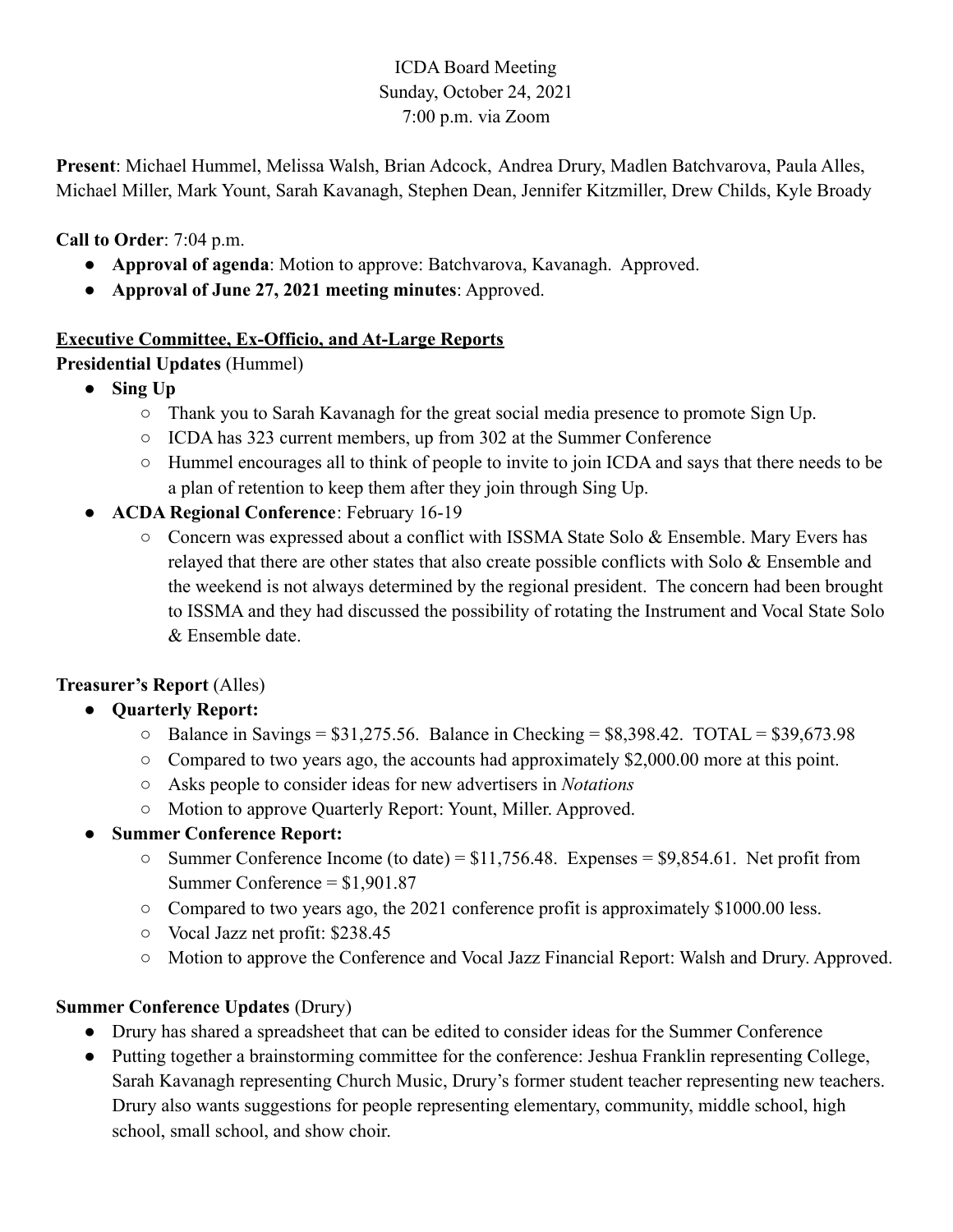- Andrea Ramsey is confirmed as a headliner. Other ideas: Allen Hightower, Hummel suggests Dan Forrest and having someone with experience in church music
- Cedric Dent (All-state Vocal Jazz director for 2022) will also do a session
- Venue and format still need to be decided. University of Indianapolis in 2021 would have cost \$3200 for three days with the additional tech fee of \$1800. Kavanah suggests getting a quote from Marian University.
- Conference topics already being considered: transgender singers, sight-reading factory, vocal health in show choir, ins-and-outs of voice types in our choirs, new conductors and where to start, autistic/ADHD student in the classroom, small school directing, getting through the male voice change, keeping yourself motivated, planning effective warm-ups, and how Solo & Ensemble changes singers.
- Discussion follows about the timeline of making decisions about the conference (virtual or in-person). Headliners and dates are usually announced at the IMEA conference in January.

## **All-State Choir** (Adcock)

- Rehearsals began this month with social distancing and masks
- Anissa Bradley is visiting new hotel options because the Marriott that had been previously used is now closed
- IMEA is planning on moving forward with in-person performances as scheduled for January
- All-State Choir Budget information:
	- Projected income of \$51,415.20 and projected expenses of \$49,392.15 with a profit of \$1,035.70.
	- Scholarships were not offered this year.
	- Drury mentions a concern with the falsetto voice for the choral track demos for the soprano and alto parts recorded by Matthew Curtis. This can be discussed next year to consider other options.
	- Motion to approve: Stephen Dean, Michael Miller. Approved.

*Notations* (Hummel speaking on behalf of Chuck Bradley)

- Bradley needs to connect with Alles regarding advertisers for which he is missing a record of payment. All advertisers have purchased ads for all issues.
- Article submitters in the upcoming Winter Issue include Middle School/Youth Coordinators and Honors Choir coordinators. Other submissions are welcome.

## **IMEA Liaison** (Hummel)

- The safety plan for the January IMEA in-person conference will not be finalized until a month out after more information about the winter trajectory of Covid.
- Jacob Naverud is one of the presenters.
- The conference plans to move all of the reading sessions to the library conference hall. Sweetwater (through Beth Wind) is creating the music packets for the reading sessions. Yount says the deadline he was told is mid-November for the music titles needed for reading session packets.

# **Upcoming board meetings** (Hummel)

- Friday, January 14, 2022, 5:30 p.m. IMEA Conference, Ft. Wayne
- Sunday, April 24, 2022 time and format TBA
- Sunday, June 26, 2022, 6:00 p.m. summer conference site TBA